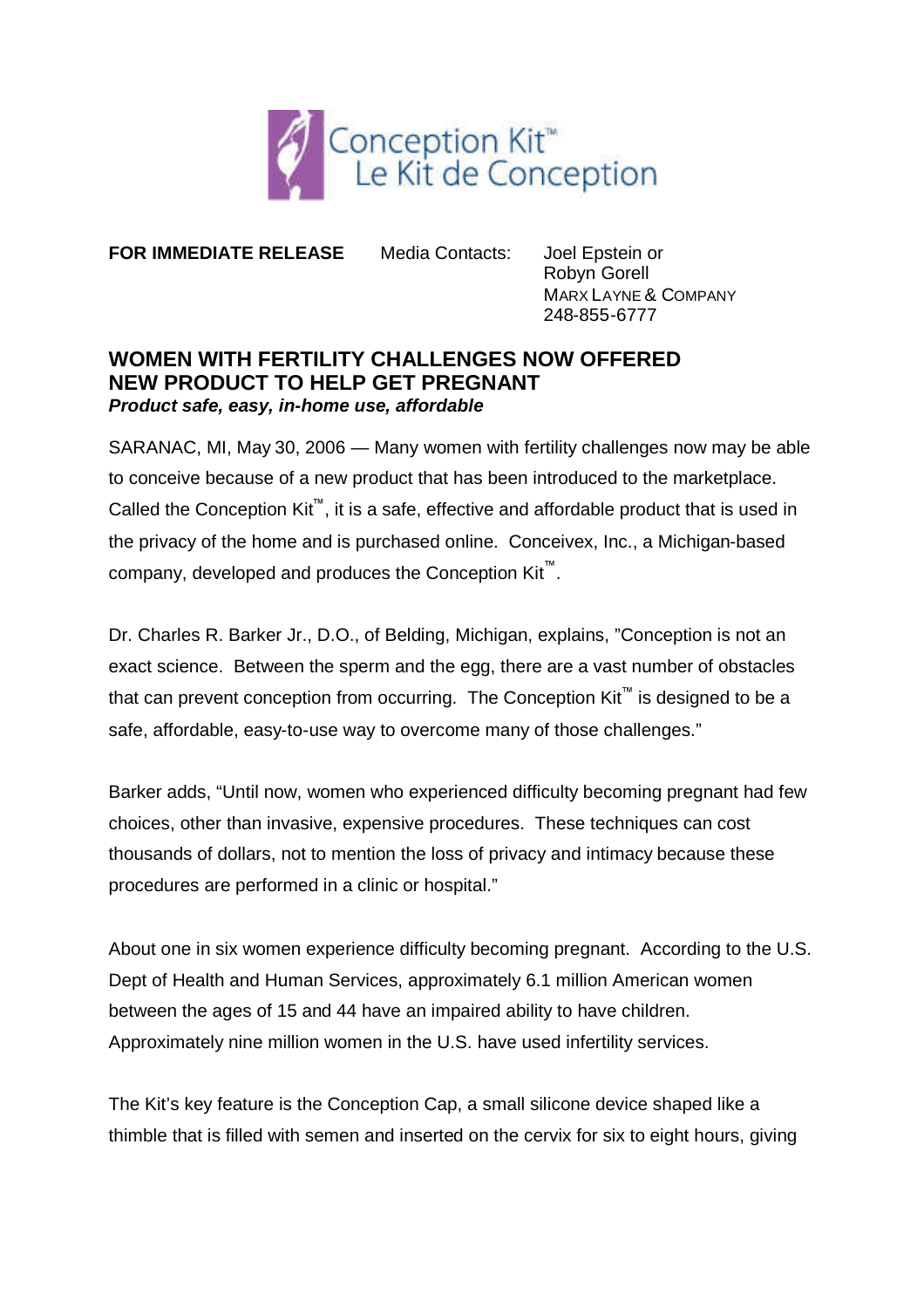the sperm an enhanced opportunity to pass into the uterus and fertilize the egg. The Cap concentrates all the available semen, unexposed to the vaginal environment, and keeps it at the opening of the cervix where it will be in contact with the cervical mucus. From there, the sperm leave the semen, swim through the cervical mucus into the uterus, and into the fallopian tube in search of an egg.

"Simply put," notes Barker, "This device gives the sperm a significantly enhanced opportunity to pass into the uterus and fertilize the egg. The better the sperm are positioned at the opening of the cervix, the greater the chances are that conception will occur."

He continues, "Sperm that are positioned in the Conception Cap do not have to deal with such issues as: making the long journey through the vaginal cavity to the cervix; being pulled out of the vaginal cavity by the penis; becoming lost in the vagina; being flushed out by gravity; being met by a hostile vaginal environment; or semen not pooling in the right location to meet up with the cervix."

The patented Conception Cap has been approved by the U.S. Food & Drug Administration (FDA) and has been granted CE Mark (Conformité Européene) authorization by the European Union. Conceivex, the maker of the Conception Kit™, has been approved for ISO 13485: 2003 for quality.

Additionally, the Conception Kit<sup>™</sup> has been approved for a Spectrum Health Clinical Trial to determine if (1) users can understand the *Instructions for Use* and (2) if they can follow the instructions successfully. The principal lead investigator is Dr. Dorsey Ligon, M.D. "Successful use" means that the user can understand and follow the instructions, including being able to manipulate the semen collector, fill the Conception Cap and properly place the Cap onto the cervix without spilling the semen that is inside the Cap. The clinical trial also will want to know that the user understands the warning labels and conditions the Conception Kit™ will not overcome.

2